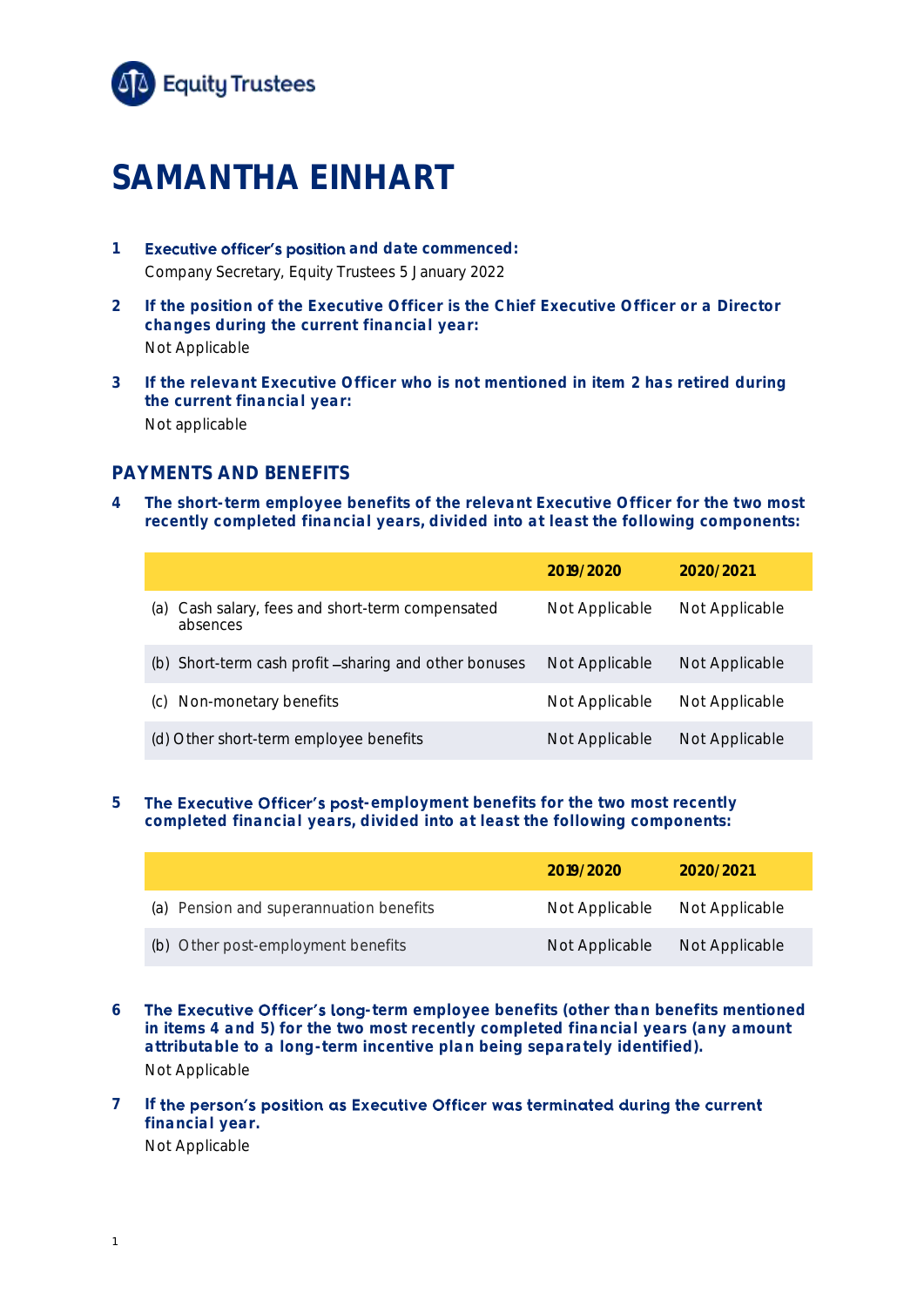

- **8 If the person:**
	- (a) Began to hold the position as Executive Officer during the most recently completed financial year.

Not Applicable

- (b) Received a payment as part of the consideration for agreeing to hold the position. Not Applicable
- **9 Share-based payments made during the two most recently completed financial years.**

Not Applicable

## **COMPENSATION**

**10 If a grant of a cash bonus, performance-related bonus or share-based payment compensation benefit, whether part of a specific contract for services or not, was made to the Executive Officer during the most recently completed financial year.**

#### **THE TERMS AND CONDITIONS OF EACH GRANT AFFECTING COMPENSATION, INCLUDING THE FOLLOWING;**

| The grant date                                                                                                                                                                                                        | Not Applicable |
|-----------------------------------------------------------------------------------------------------------------------------------------------------------------------------------------------------------------------|----------------|
| The nature of the compensation granted                                                                                                                                                                                | Not Applicable |
| The service and performance criteria used to determine the amount of<br>compensation                                                                                                                                  | Not Applicable |
| If there has been any alteration of the terms and conditions of the grant<br>since the grant date - the date, details and effect of each alteration;                                                                  | Not Applicable |
| The percentage of the bonus or grant for the financial year that was paid to<br>the person, or that vested in the person, in the financial year                                                                       | Not Applicable |
| The percentage of the bonus or grant or the financial year that was forfeited<br>by the person (because the person did not meet the service and<br>performance criteria for the bonus or grant) in the financial year | Not Applicable |
| The financial years, after the most recently completed financial year, for<br>which the bonus or grant will be payable if the person meets the service<br>and performance criteria for the bonus or grant             | Not Applicable |
| Estimates of the maximum and minimum possible total value of the bonus<br>or grant (other than option grants) for financial years after the most recently<br>completed financial year                                 | Not Applicable |
|                                                                                                                                                                                                                       |                |

**11 If, during the most recently completed financial year, a contract for services was negotiated between the RSE licensee and the relevant Executive Officer.** Not Applicable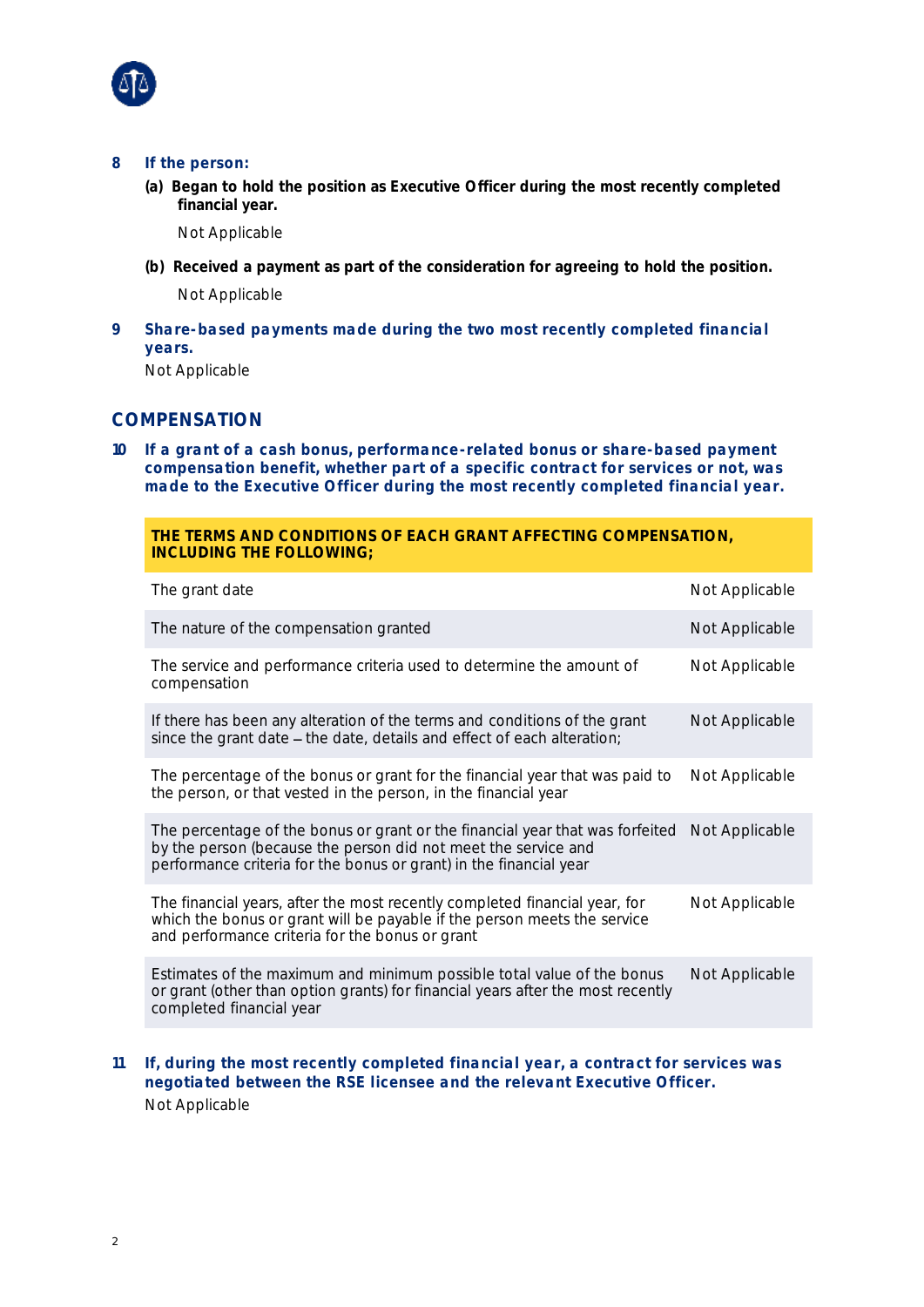

- **12 If the terms of share-based payment transactions (including options or rights) granted as compensation to a relevant Executive Officer were altered or modified by the RSE licensee during the most recently completed financial year.** Not Applicable
- **13 If, during the most recently completed financial year, options and rights over an equity instrument issued or issuable by the RSE licensee or by a related body corporate were provided as compensation to the relevant Executive Officer.** Not Applicable
- **14 If an equity instrument that is issuable by the RSE licensee or a related body corporate was issued as a result of the exercise, during the most recently completed financial year, of options and rights that were granted as compensation to Executive Officer.**

Not Applicable

**15 If an amount attributable to the service of a relevant Executive Officer who is a director, for the most recently completed financial year is paid to an organisation or entity rather than to the relevant Executive Officer.** Not Applicable

### **ADDITIONAL INFORMATION**

- **16 Qualifications of the Executive Officer**
	- LLB
	- GDLP
	- FGIA
- **17** Summary of the relevant person's experience as a trustee or board member. Includes **periods in which the person served as a trustee or board member.**

Ms Einhart is an experienced Company Secretary, with over 10 years' experience working within ASX listed companies, including UXC Limited and REA Group. Her most recent role was Company Secretary at Maurice Blackburn.

Current role, recent and past directorships held

- Director of the following:
	- Not applicable

Company Secretary of the following:

- EQT Holdings Limited (5 January 2022 to present)
- Equity Trustees Limited (5 January 2022 to present)
- Equity Trustees Superannuation Limited (5 January 2022 to present)
- Equity Trustees Wealth Services Limited (5 January 2022 to present)
- APEX Super Pty Ltd (5 January 2022 to present)
- EQT Structured Finance Services Pty Ltd (5 January 2022 to present)
- EQT Legal Services Pty Ltd (5 January 2022 to present)
- EQT Services Pty Ltd (5 January 2022 to present)
- Equity Nominees Limited (5 January 2022 to present)
- Equity Superannuation Administration Pty Ltd (5 January 2022 to present)
- Equity Superannuation Management Pty Ltd (5 January 2022 to present)
- EQT Australia Pty Ltd (5 January 2022 to present)
- Simple Wrap Pty Ltd (5 January 2022 to present)
- Super.com.au Pty Limited (5 January 2022 to present)